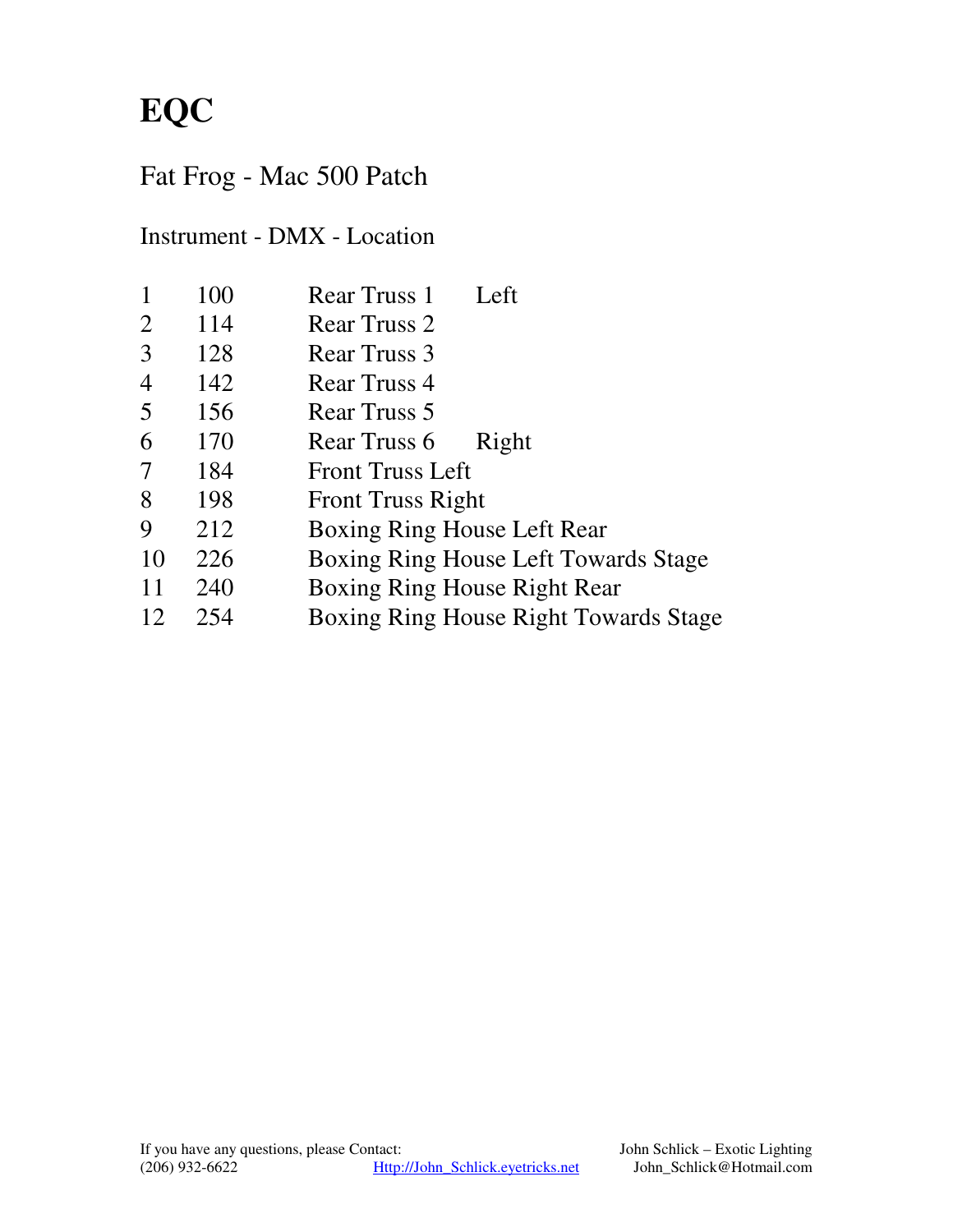## Fat Frog Instrument Groups

(F4 key plus bump button representing the group)

| Group          | Name                | Instruments |
|----------------|---------------------|-------------|
| 1              | All                 | $1 - 12$    |
| $\overline{2}$ | All Stage           | $1 - 8$     |
| 3              | All Boxing          | $7 - 12$    |
| 4              | <b>Rear Truss</b>   | $1-6$       |
| 5              | <b>Front Truss</b>  | $7 - 8$     |
| 6              | <b>Boxing Ring</b>  | $9 - 12$    |
| 7              | Stage Odd           | 1,3,5,7     |
| 8              | <b>Stage Even</b>   | 2,4,6,8     |
| 9              | Boxing Odd          | 7,9,11      |
| 10             | Boxing Even         | 8,10,12     |
| 11             | Stage Left          | $1 - 3,7$   |
| 12             | <b>Stage Right</b>  | $4 - 6, 8$  |
| 13             | Boxing Left         | $7,9-10$    |
| 14             | <b>Boxing Right</b> | 8,11-12     |
|                |                     |             |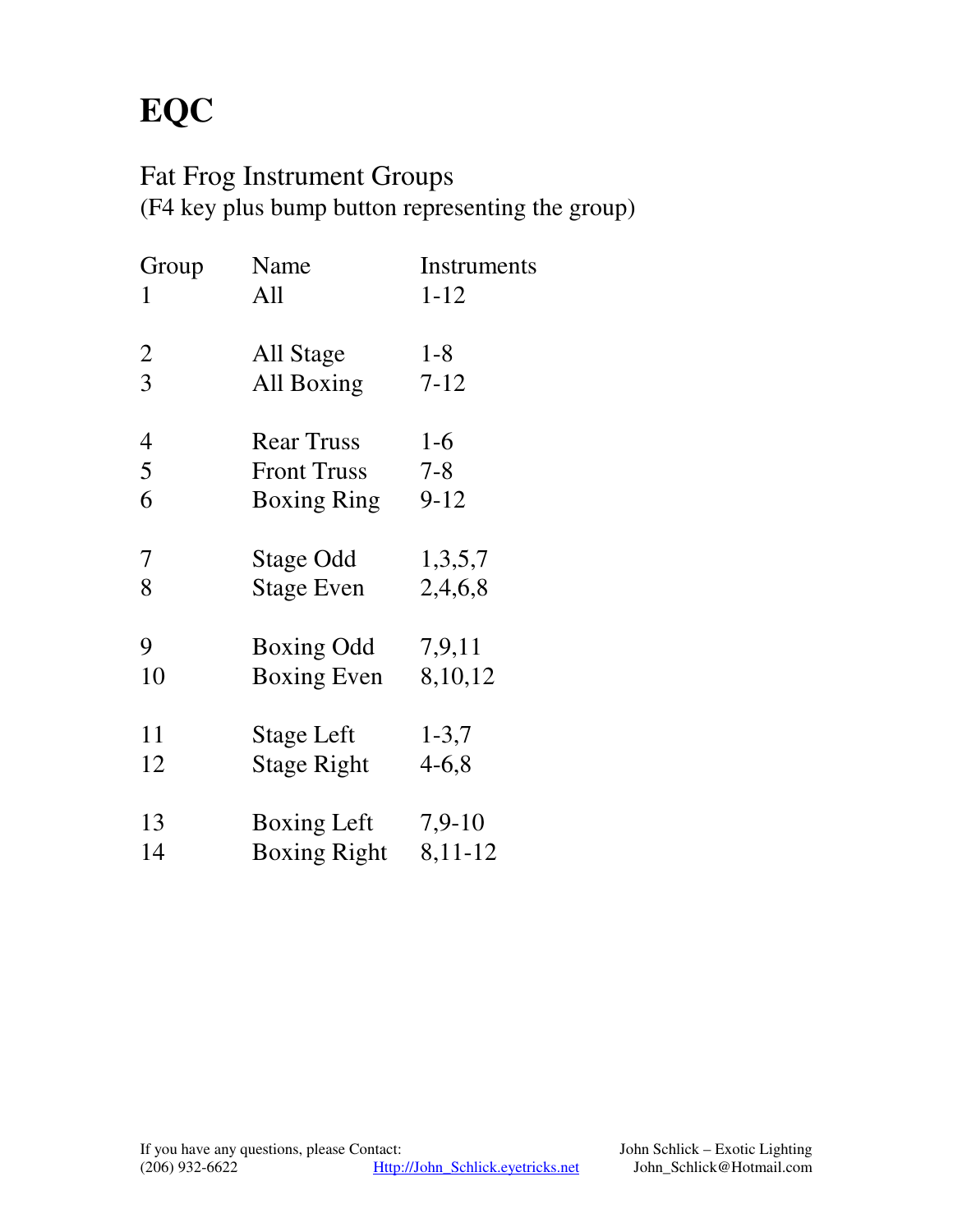#### Mac 500 Color Palette

|                |                                  | Wheel          |                  |
|----------------|----------------------------------|----------------|------------------|
| Palette        | Color                            | $\mathbf{1}$   | 2                |
| $\mathbf{1}$   | Open White                       | $\overline{0}$ | $\overline{0}$   |
| $\overline{2}$ | W1 / Blue                        | 178            | $\overline{0}$   |
| 3              | W1/Red                           | 174            | $\overline{0}$   |
| $\overline{4}$ | W1 / Magenta                     | 170            | $\overline{0}$   |
| 5              | W1 / Lt Green                    | 166            | $\overline{0}$   |
| 6              | W1 / Yellow                      | 162            | $\boldsymbol{0}$ |
| 7              | W1 / Lav                         | 158            | $\overline{0}$   |
| 8              | W1 / Lt Blue                     | 154            | $\overline{0}$   |
| 9              | W1 / Pink                        | 150            | $\overline{0}$   |
| 10             | W1/Cyan                          | 146            | $\overline{0}$   |
| 11             | W2 / CTC 3200-4200 0             | $\overline{0}$ | 178              |
| 12             | W <sub>2</sub> / CTC 3200-5600 0 | $\overline{0}$ | 174              |
| 13             | W2 / Blue                        | $\overline{0}$ | 170              |
| 14             | W <sub>2</sub> / Congo           | $\overline{0}$ | 166              |
| 15             | W <sub>2</sub> / Green           | $\overline{0}$ | 162              |
| 16             | W <sub>2</sub> / Red             | $\overline{0}$ | 158              |
| 17             | W <sub>2</sub> / Yellow          | $\overline{0}$ | 154              |
| 18             | W2 / CTC 5500-2900 0             | $\overline{0}$ | 150              |
| 19             | W2 / CTC 5500-4200 0             | $\overline{0}$ | 146              |
| 20             | Orange                           | 170            | 154              |
| 21             | W1 Spin Slow                     | 213            | $\overline{0}$   |
| 22             | W1 Spin Fast                     | 201            | $\boldsymbol{0}$ |
| 23             | W <sub>2</sub> Spin Slow         | $\overline{0}$ | 213              |
| 24             | W <sub>2</sub> Spin Fast         | $\overline{0}$ | 201              |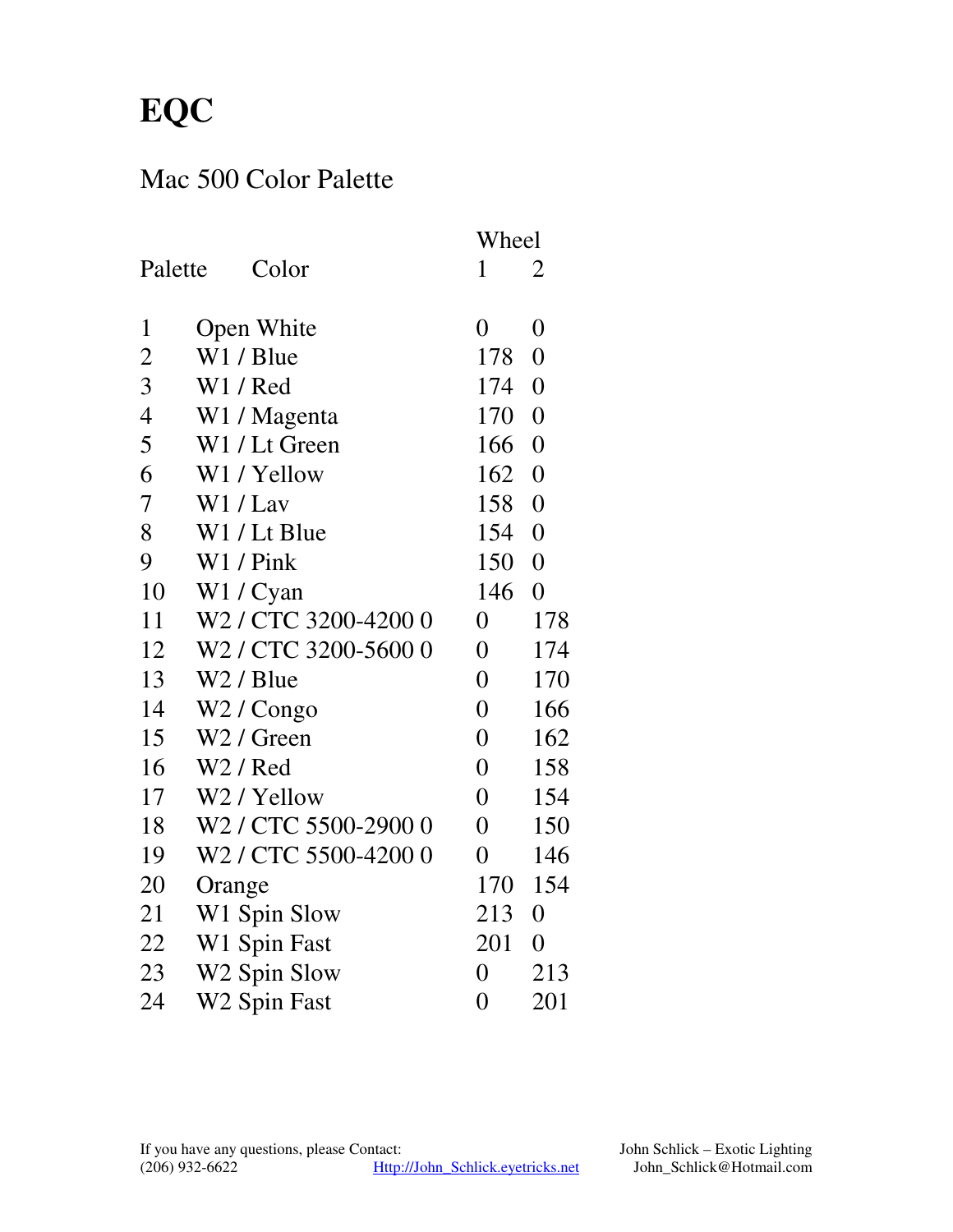### Beamshape Palette

| Palette        | Name                         |    | <b>Shut GRot GFix Rot</b> |                |                  |
|----------------|------------------------------|----|---------------------------|----------------|------------------|
| $\mathbf{1}$   | Open                         | 23 | $\overline{0}$            | $\overline{0}$ | 0                |
| $\overline{2}$ | <b>Strobe Slow</b>           | 64 | $\overline{0}$            | $\theta$       | $\overline{0}$   |
| 3              | Strobe Med                   | 61 | $\overline{0}$            | $\overline{0}$ | $\boldsymbol{0}$ |
| $\overline{4}$ | <b>Strobe Fast</b>           | 57 | $\overline{0}$            | $\overline{0}$ | $\boldsymbol{0}$ |
| 5              | Gobo Rot Triangle            | 23 | 255                       | $\Omega$       | $\overline{0}$   |
| 6              | Gobo Rot Bar or EQC          | 23 | 225                       | $\overline{0}$ | $\boldsymbol{0}$ |
| 7              | <b>Gobo Rot Stars</b>        | 23 | 214                       | $\Omega$       | $\boldsymbol{0}$ |
| 8              | Gobo Rot Breakup             | 23 | 185                       | $\overline{0}$ | $\boldsymbol{0}$ |
| 9              | Gobo Rot Grid Ball           | 23 | 167                       | $\overline{0}$ | $\boldsymbol{0}$ |
| 10             | Gobo Fix Cone                | 23 | 20                        | $\overline{0}$ | $\boldsymbol{0}$ |
| 11             | Gobo Fix Dots                | 23 | 40                        | $\overline{0}$ | $\boldsymbol{0}$ |
| 12             | Gobo Fix Lotus               | 23 | 60                        | $\overline{0}$ | $\boldsymbol{0}$ |
| 13             | Gobo Fix Bricks              | 23 | 80                        | $\overline{0}$ | $\boldsymbol{0}$ |
| 14             | Gobo Fix Clouds              | 23 | 100                       | $\overline{0}$ | $\boldsymbol{0}$ |
| 15             | Gobo Fix Machine             | 23 | 120                       | $\overline{0}$ | $\boldsymbol{0}$ |
| 16             | Gobo Fix Bamboo              | 23 | 140                       | $\overline{0}$ | $\boldsymbol{0}$ |
| 17             | Gobo Fix Threads             | 23 | 160                       | $\overline{0}$ | $\boldsymbol{0}$ |
| 18             | Gobo Fix Pling               | 23 | 180                       | $\overline{0}$ | $\boldsymbol{0}$ |
| 19             | <b>Triangle Rotate Slow</b>  | 23 | 255                       | $\overline{0}$ | 74               |
| 20             | <b>Stars Rotate Fast</b>     | 23 | 214                       | $\overline{0}$ | 152              |
| 21             | <b>Breakup Rotate Medium</b> | 23 | 185                       | $\theta$       | 87               |
| 22             | <b>Pling Shake</b>           | 23 | $\overline{0}$            | 199            | $\overline{0}$   |
| 23             | All Gobo Spin                | 23 | $\overline{0}$            | 219            | $\overline{0}$   |
| 24             | <b>Cone Strobe Slow</b>      | 69 | 20                        | 0              | $\boldsymbol{0}$ |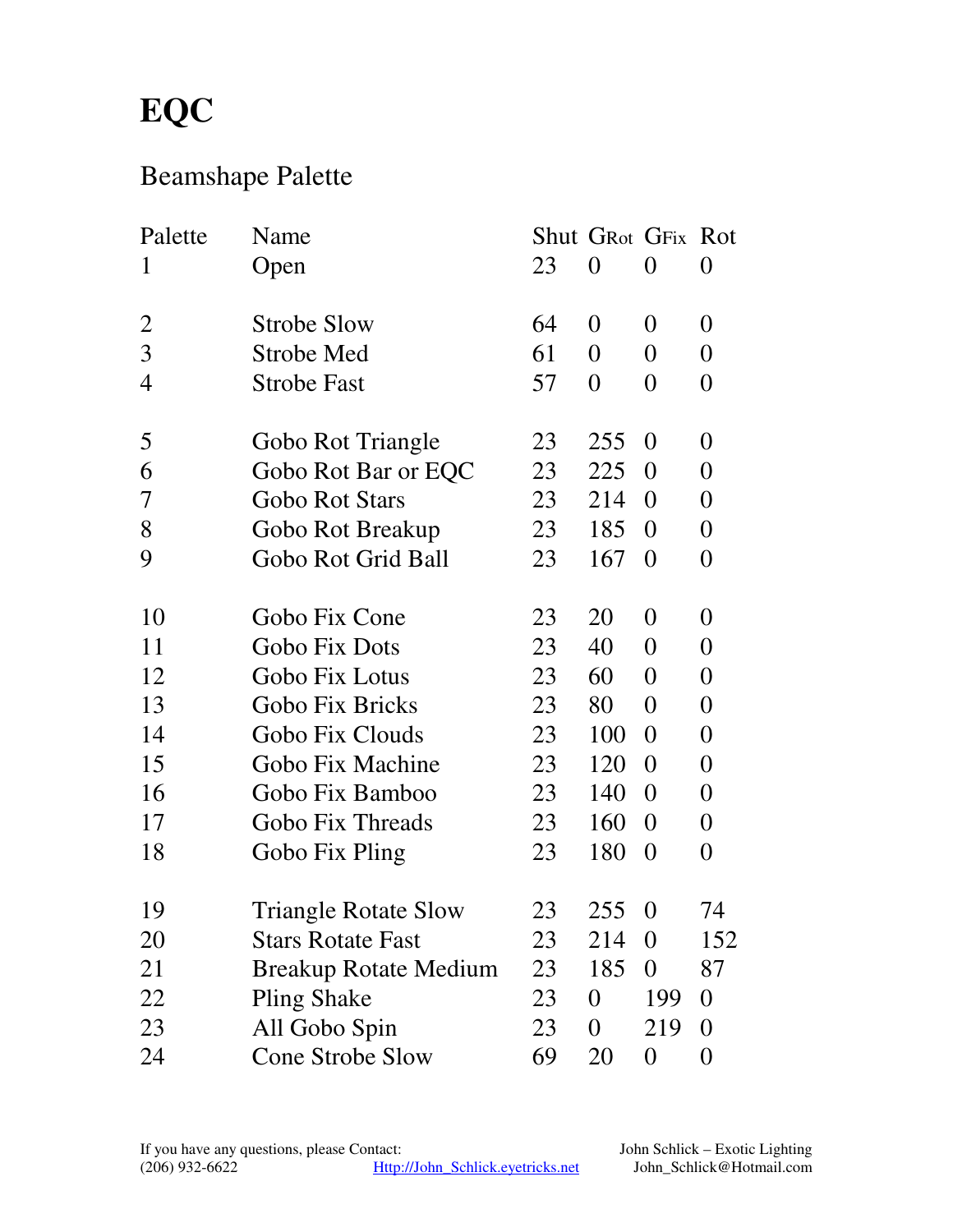#### Position Palette

(Some of these {3-8} need to be refocused on a per show basis, based on placement of performers on stage, and the use of a backdrop.)

- Blinder High
- Blinder Low
- Stage / Left Front
- Stage / Center Front
- Stage / Right Front
- Stage / Left Back
- Stage / Center Back (Drums)
- Stage / Right Back
- Stage / Slash Left
- Stage / Slash Right
- Stage / Center Up
- Stage / Center Down
- Stage / Mid Left
- Stage / Mid Right
- Dance Floor
- Boxing / Center Ring
- Boxing / Corner 1
- Boxing / Corner 2 (Red)
- Boxing / Corner 3
- Boxing / Corner 4 (Blue)
- Boxing / House Red Entrance
- Boxing / House Blue Entrance
- Backdrop
- Walls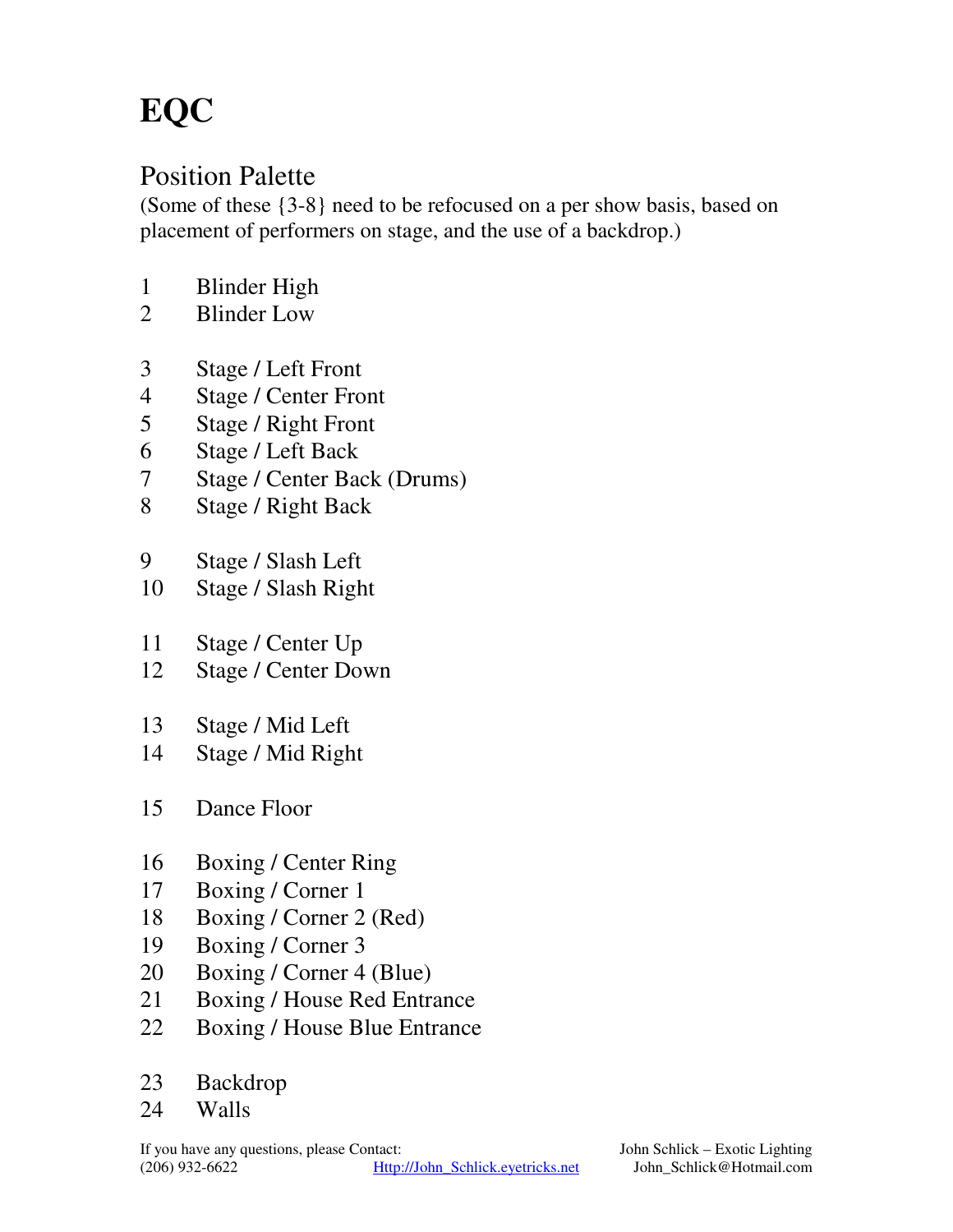#### Submaster Page Use and Color Themes

(Submaster Page 1 is reserved for "per show" use. Place all chase queues written for this page in memory starting at 400, working down to 250. Please label the *memory* for the queue, not just the submaster.)

- Reserved for Per show use.
- Stage / White
- Stage / Red
- Stage / Orange
- Stage / Yellow
- Stage / Green
- Stage / Turquoise
- Stage / Blue
- Stage / Pink
- Stage / Color Scroll
- Stage / Red Blue
- Stage / Blue Yellow
- Stage / Yellow Green
- Stage / Green Red
- Stage / Red Yellow
- Stage / Blue Green
- Stage / Blue Pink
- Full Stage / Varying Colors
- Dance Floor
- Boxing